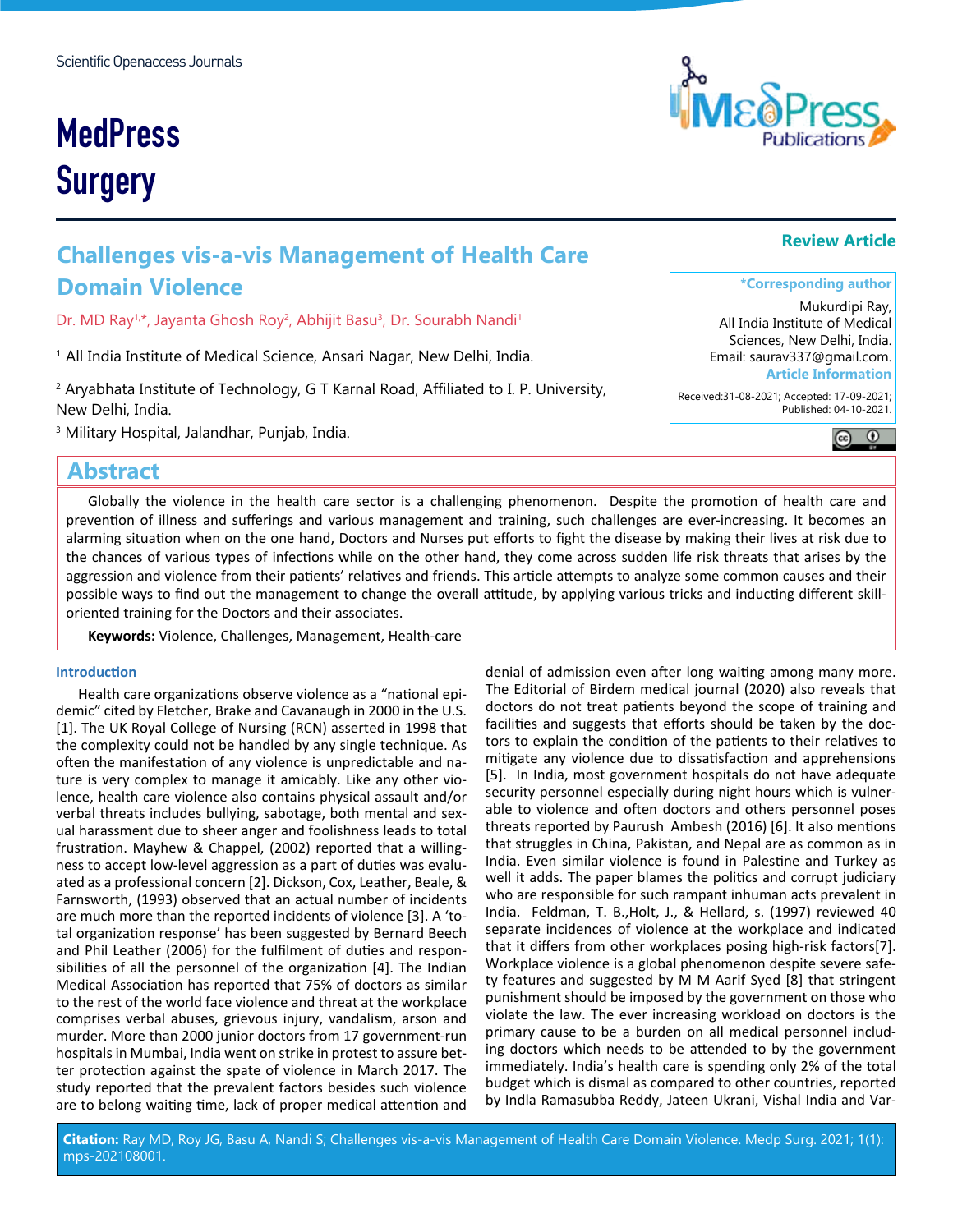sha Ukrani (2019) [9]. This equates to long working hours and a poor work environment which leads to violence often. Their study has revealed that 100% of doctors reported some kind of violence during their tenure and the Department of obstetrics and gynaecology faced the highest violence followed by the department of medicine and surgery. From dysfunctional equipment to shortage of staff with poor budgetary provisions of funds, only 106415 doctors are employed by the government in India to support a population of over 120 crore how can control the crises has been reported by N. Nagpal (2017) [10]. Primary care physicians are the most vulnerable to encounter patients and their relations who are having tremendous mental anxiety caused due to long waiting time, huge cost of treatment and other barriers which result in panic and violence [11]. Corporate social responsibilities (CSR) has been implemented in Menteng Mitra Afia Hospital, Jakarta to educate the people in health education and training for the prevention and control of infection [12].

#### **Challenges**

Doctors and health care personnel are subjected to violence on various occasions by the attendants of the patients who sometimes often lead to severe fights causing even loss of their lives besides sabotaging the public properties and trauma.

#### **Management**

The subjective unwanted threats towards the noble services of saving the lives of the patients are to be dealt with the objective strategies of the management. The present study will be an effort to analyze the various domains as to how better handling of the objective may reduce the occurrences.

#### **What all doctors should do to avoid violence:**

A doctor should understand the patient and patient's relative characteristics from the beginning of the contact. The onset of the background of psychologically disturbing family history and patients' party attitude to be observed from the beginning. The doctor should follow what the patient and patients' relatives exactly want from the doctors.

Heightened anxiety and apprehension about the disease as well as the financial burden seem to be the most important component of initiation of violence. Being highly educated person doctors should train themselves for anxiety alleviation techniques. Experience of a doctor matters. As per the available literature and statistics, senior doctors faced less violence than junior doctors. With the passage of experience, a senior doctor understands how to handle the situation or how to tackle the political influence or getting respect from a patient's relatives. Few important situations have to be marked by doctors. Young patients under serious conditions may be the only earning member in the family and only children with serious disease may evolve emotional outbursts, which may quickly turn into violence. Long waiting hours and doctor's behaviour towards patients and relatives are, as per my view are the most important contributors to aggression. It is commonly observed from the incidences of violence that long queues in the hospital, lack of proper communication or opaque billing systems are the other most important factors for occurring the violence.

Doctors should think about this and there should have better training for tackling such situations. However, above all, doctors' most cordial approach and patient hearing with calmness and heartfelt empathy are the order of the day, required to be practised by the doctors as much as possible.

Needless to say that use of digital technology, mobile phones etc. may be useful to achieve this end by increasing efficiency.

#### **Hospital's responsibility**

- 1. The hospital owes much more responsibility to reduce the violence against the doctors. In any setup, the following things are to be maintained as per the global standards:
- 2. Improvement of service as per international standards.
- 3. Employment of an adequate number of doctors and supporting staff to reduce the overload.
- 4. Use of digital technology e.g. computer and internet.
- 5. Hospital security should be strengthened and it should be properly coordinated with the nearby police station.
- 6. There should be transparency in the billing system, different investigations, bed rents and other expenses in the hospital.
- 7. There should be proper compliance redressed system in the hospital.

### **What patients and their families should do**

The patients and their relatives along with the society at large also own the responsibility to prevent this violence. Any kind of dispute(s) between hospitals and patients or patients and doctors have never been shorted out through violence ever in history. The fact should be understood that modern medicine is neither cheap nor 100% effective in curing all diseases. There should not be over expectations on the outcome of any serious disease. People should understand vandalism and violence in a hospital or a clinic is a 'criminal offence'. A civilized society cannot have tolerance for such heinous acts thereby provisions of punishment are there, for the offenders. Social leaders are hardly seen to condemn such violence today. They also must shoulder the responsibility to reduce such odious acts.

#### **Responsibilities of the News / Print Media**

Both print and electronic media have got a lot of responsibilities on these issues. They should not sensationalize the news just for their namesake or in the name of Target Rating Point (TRP) which compares the target audience impression of a campaign to influence the business. Most of the time it is seen that social media through its news exaggerate the situation. They seldom try to understand the fact(s), before printing/projecting, by analysing the consequences.

#### **Role of the Government and political parties**

Lack of medical facilities from the Govt side is very much obvious spending one percent of the GDP by the Govt is not enough. The Govt should look at the overcrowding in the hospital(s) vis-alvis the facilities available. Nutrition, immunization, health education pollution control, hygiene, clean water an adulterated milk food, facilities of exercise, playground etc. are basic requirements to prevent the burden of disease and last not the least, Govt should strictly implement the law to punish unlawful behaviour of anyone who harms the doctors or vandalizes the provisions.

#### **The code of ethics and the code of practice**

Medical Council of India has published a notification dt. 11<sup>th</sup> March 2002 as a gazette of India in professional conduct, eti